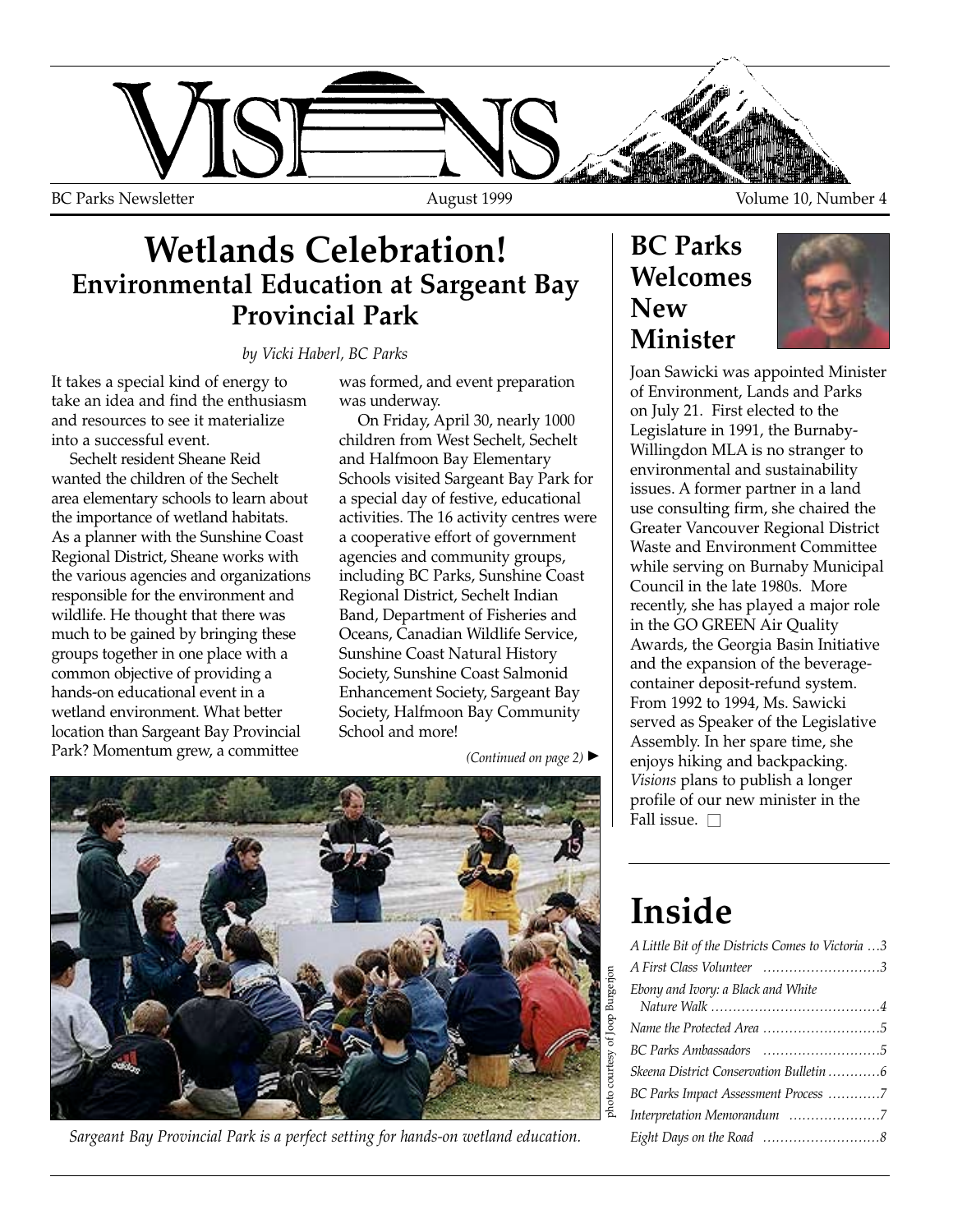

VISIONS is produced six times per year by BC Parks, Ministry of Environment, Lands and Parks to maintain commitment to quality service and stewardship and to encourage innovation by everyone directly involved or interested in BC Parks.

VISIONS Newsletter is posted on BC Parks' web site: www.elp.gov.bc. ca/bcparks/whatsnew/what.htm. As VISIONS is now available on the internet, please let us know if you would like to be removed from our mailing list.

To contact us regarding changes to the VISIONS mailing list or to receive a free subscription:

- call (250) 952-6709
- send an email note to ParkInfo@prkvctoria.elp.gov.bc.ca
- write to: VISIONS, BC Parks, PO Box 9398, Stn Prov Govt, Victoria, BC V8W 9M9 Canada

Articles from readers are welcome. Deadline for material in the next issue is September 1, 1999.

> **Editor** *Nancy Chave*

#### **Contributors**

*Loise and Ron Dewsbury Vicki Haberl Rick Kool Roger Norrish Brandin Schultz Christine Scott Karla Stroet Glenda Wheeler*

> **Minister** *Joan Sawicki*

**Deputy Minster** *Cassie Doyle*

**Assistant Deputy Minister** *Denis O'Gorman*



*BC Parks Area Supervisor, Al Jenkins, helps elementary school children learn the importance of wetland habitats.*

*("Wetlands…" continued from page 1)*

School buses rotated each of the schools through the park at different times throughout the day. The children made their way through the various activity stations along the berm, getting their hands dirty at a craft table, trying on wildlife costumes and acting out skits, sampling a smorgasbord of wetland foods, or getting a close up look at wetland species through microscopes and telescopes. Different stations targeted primary and intermediate class groups.

At the end of the day, the children had experienced a fun day at the park, learning that Sargeant Bay Provincial Park offers something more than just a place to play.

When BC Parks was approached to participate in the Wetlands Celebration and to be the host of the event at Sargeant Bay, it was a welcome opportunity to compliment various efforts by BC Parks to promote educational opportunities in the parks. This year, for example, BC Parks developed an environmental

education guide for elementary school teachers that focuses on Sargeant Bay. Eighteen teachers attended workshops offered to Sunshine Coast teachers at professional development days in February. Some of those teachers were enthusiastic participants in the Wetlands Celebration.

As further incentive, BC Parks offered free school programs to Sechelt area teachers this spring. Park Interpreters conducted in-park programs complimenting teachers' efforts in the classroom. The subject of protected areas can be complex, yet the issues and concepts of land use planning and protection of natural areas are important ones for educators and their students. Teachers of grades four to 10 find the study of protected areas relevant to program requirements in Science, Social Studies, and Language Arts.

All in all, it is exciting to see our parks being used as outdoor classrooms, whether it is part of a special event like the Wetlands Celebration or a family outing that results in both fun and learning.  $\square$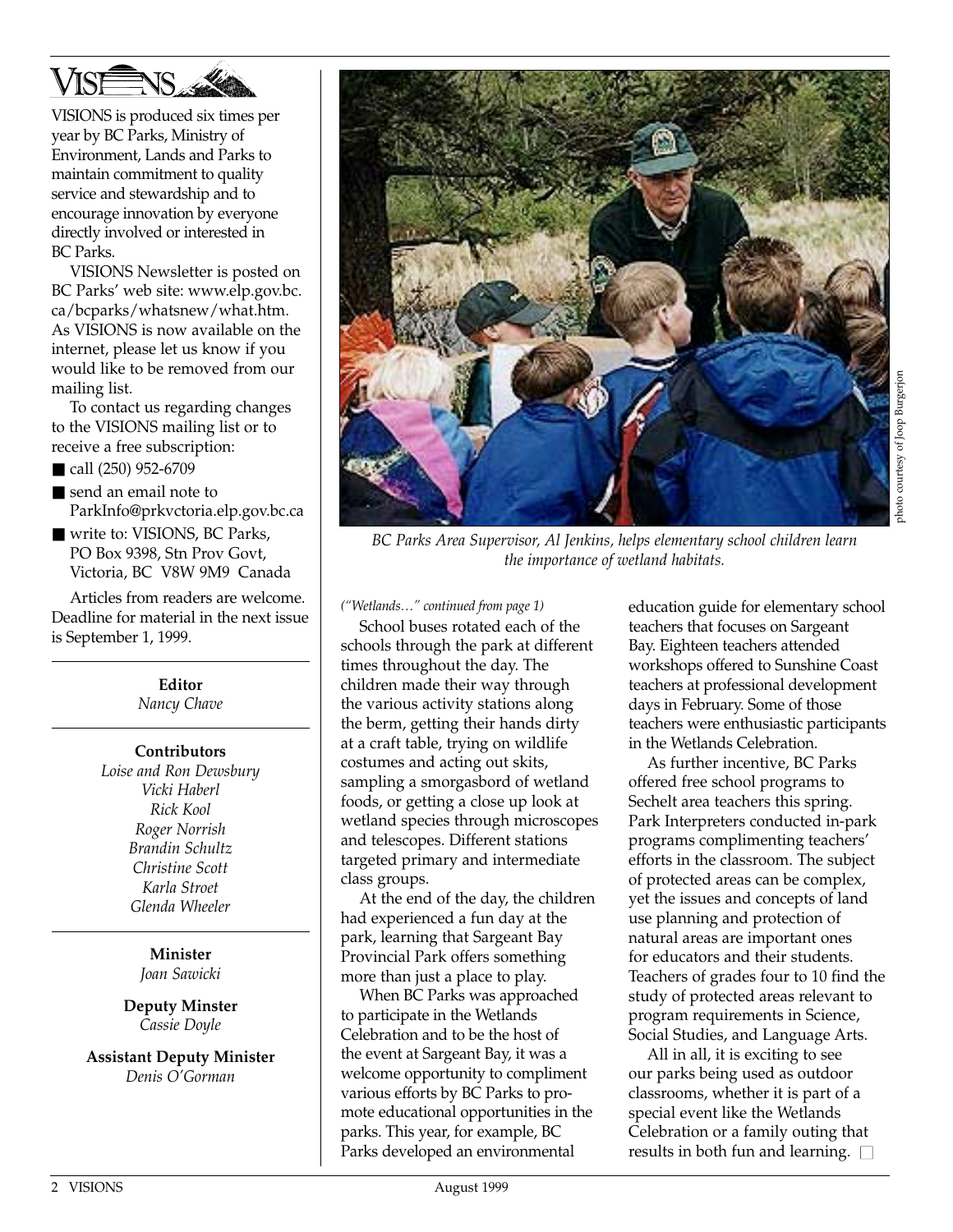# **A Little Bit of the Districts Comes to Victoria**

#### *by Glenda Wheeler, Victoria*

Senior Records Clerk Glenda Wheeler, decides to bring a little 'district' feel to the file room at BC Parks Headquarters.

First came the pink Barbie tent, complete with Ken and Barbie and dog, Keiffer. A picnic table donated by Louise Goulet followed and was promptly filled with Barbie food and plastic bugs. Next came Jerry the Moose, complete with guitar, followed by a much needed biffy, however, according to a facilities expert, the biffy is not up to BC Parks standards. The animals and vegetation soon arrived on site – there is even a jeep hidden behind the park sign.

The park needed a name so Glenda created a 'name the park contest'. So many good names were submitted that another contest was held to narrow down the field. 'Snakizi' (snack easy) won out.

The park was well named as it represents the nature of the file room. The Victoria office file room has a snack table, always filled with goodies for all the staff, located at the entrance to Snakizi Park.

There have been a few problems with the park, on its first day of operation a violation ticket was issued for failing to have a dog on a leash and for disobeying a park sign (billy goat crossing). The park has brought much amusement and stress relief to Headquarters staff.  $\square$ 



*Glenda Wheeler oversees 'Snakizi Park'.*

### **A First Class Volunteer**

*by Vicki Haberl, Garibaldi/Sunshine Coast District*

Echo Oliver. It's an unusual name. Unique. And very fitting of its owner. Echo is one of a kind, and she is a first class volunteer. She came to the Garibaldi/Sunshine Coast District in March 1997 when she began hosting in various parks. Her previous experience as a Park Host with Oregon State Parks has been a valuable contribution to our program.

Echo left the comforts of home in Toronto, Ontario to be closer to her sea-loving sons who had moved to the west coast, one in Oregon, one in Vancouver. She spent some time in each location, exploring the coast and deciding where she would prefer to settle. Living in her large comfortable trailer made Park Hosting an ideal occupation during this transition.

A friendly and knowledgeable woman, Echo quickly shone as a first class host. She works well with park staff and Facility Operators, clearly understanding her roles and responsibilities. In the spring of 1998, our district identified a Host Coordinator as a worthwhile volunteer opportunity to pursue. With her organizational and interpersonal skills, Echo immediately came to mind as a prime candidate. When asked if she would be interested, she made a few pertinent inquiries, then wholeheartedly agreed to accept the challenge.

As our district's Host Coordinator she has used her Oregon experience to great advantage. In June last year she attended Oregon State's Park Host Rendezvous, where she reconnected with the many friends she made during her hosting duties there. She also spent some time and effort acquiring Oregon and

*(Continued on page 4)* ▲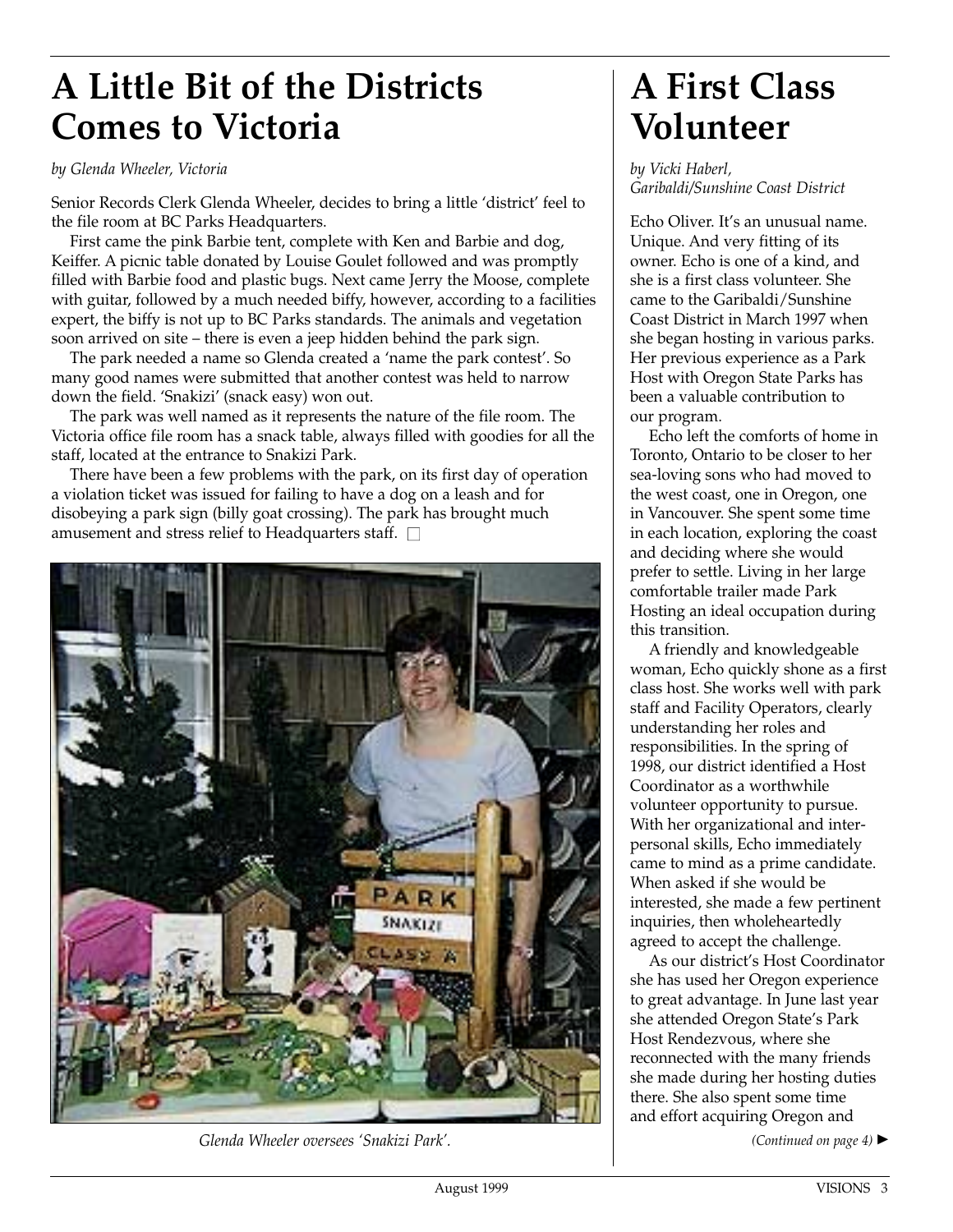*(…Volunteer" continued from page 3)* Washington State's host materials, and to speak with those agencies' volunteer coordinators. She then evaluated the differences between programs, considering the strengths of each agency's procedures and resources, and made recommendations for improvements to BC Parks Host Program and Host Manual.

For the second spring in a row, Echo has been a tremendous help in preparing for the arrival of the district roster of hosts. Her ability to identify with the needs of the hosts and her tactfulness and sensitivity to park operations make her an excellent link between BC Parks and the Park Hosts.

This spring Echo has also been busy preparing for a district Park Host Orientation. Her enthusiasm and commitment will ensure that this will be a worthwhile event for everyone. This was proven last fall when Echo assisted with a very successful Host Appreciation event.

Now that she has both sons corralled in BC, Echo has grown to love the Squamish area and its natural beauty. Hopefully she'll stay around. BC Parks, and I personally, would miss her if she left.  $\square$ 

# **Ebony and Ivory: a Black and White Nature Walk**

*by Christine Scott*

An ocean of green washes the woods in hushed ripples, broken only by occasional birdsong or leaves trembling on strong summer stems. Above this dense, living carpet rise spikes of floral abundance in dominant shades of white! Bereft of any splash of colour, the woodland scene these days can only be sung to a softer shade of pale than the wild hot pinks that ruled April and May.

Last week, a venture onto the Black Creek estuary trails proved that, by and large, the wildflowers of June come in shades of ivory and cream; with the solitary exception of the exceedingly elegant black lily. In the midst of a ramble punctuated by dozens of white wildflowers, the discovery of a moist patch of black lilies came like a bolt of black lightning! Dark brown flowers are not exactly common, and the few that exist can be missed in the blink of an eye. The black lily, like a few other darkly-stained flowers, smells like rotten meat – a distinguishing characteristic that is quite appreciated by pollinating flies.

Fritillaria camschatcensis is also known as northern rice root. Of all the lilies that grace our woodland floor, the black lily is one of the most remarkable. Striking bell-shaped flowers in a shade of bronzed brownish-purple burst from the top of a tall stem that can reach 18-inches in height. Whirls of lance-shaped leaves encircle the stem, pushing the flower cluster ever skyward. It prefers a moister home than its dry-land cousin, the chocolate lily, which came into full bloom last month.

Apart from the black lily, many local nature trails are speckled with white wildflowers – fluffy, foamy, fragrant white clusters cavorting on the rooftops of the emerald forest floor. Tall, vertical shafts of false lily-of-the-valley exude a delicate lily perfume. Creamy spires of the vanilla-leaf flower are striking as they burst above three fan-shaped, horizontal leaflets. Bunches of vanilla-leaf leaves, hung in the kitchen to dry, acquire a soft vanilla scent that surpasses the finest potpourri.

Tingling in the soft summer breezes are little white Hooker's fairybells. True to their name, fairybells drip from the end of a tall stem with golden stamens chiming from the centre – not unlike real bells at all!

Adding to June's monochromatic woodland color-scheme are a myriad of bleached flower offerings: delicate towers of ivory foamflower, pale Siberian miner's-lettuce, snow-white thimbleberries (with tissue-paper petals), broad-leaved starflowers, thread-like false bugbane, huge, snowy cow parsnip umbels and elegant, creamy false Solomon's-seal.

> Take a walk down any of the local trails to view nature's shimmering white wildflower diamonds afloat on an emerald sea – and watch closely for the special guest appearance of the black lily.

The Black Creek estuary trail is accessed off Miracle Beach Road, approximately a 25-minute drive south of Campbell River. Park beside the small wooden bridge.  $\square$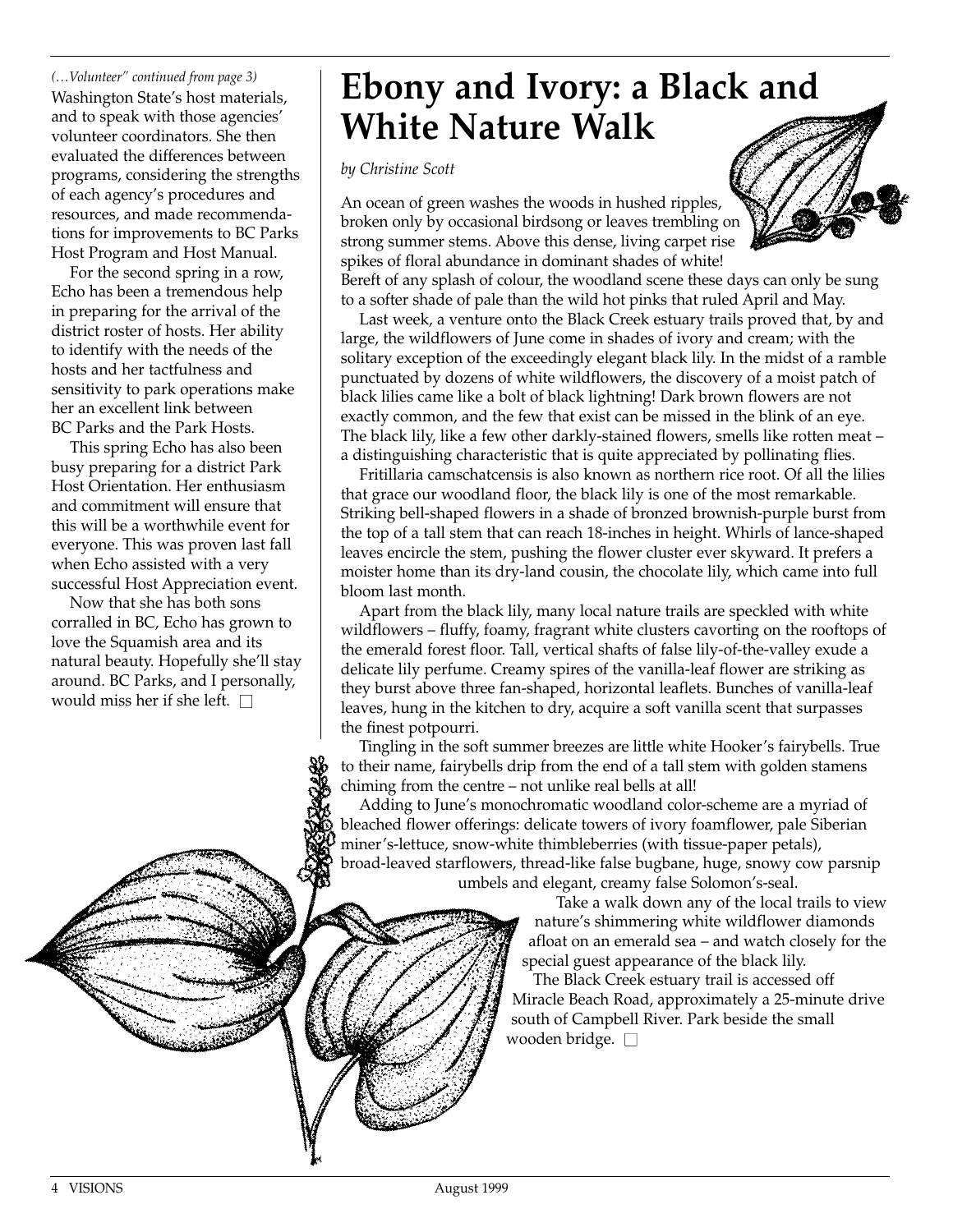

*Tamarack, woodland lakes, a popular sand beach, a major campground, black bear, Indian Paintbrush, and porcupine define this protected area.*

# **Tamarack and Woodland Lakes**

This protected area lies in the West Kootenay region. During the mid-1950s, the BC Parks Branch carried out a major project involving road, beach and campground facility construction at one of three woodland lakes. In 1967, the main access road was paved, and the park became one of the most popular family destinations in the West Kootenay. If you travel in the summer to this provincial Class A park, you may see a black bear in the distance or, more likely, you might spy a solitary porcupine ambling through the forest or a family of Merganser swimming in the lakes. Tall tamarack trees shade the main campground, while the cool waters of the main lake provide a welcome respite from the afternoon heat. And in the picnic area, you may be surprised to see a family from the nearby community of Trail playing a game of bocce. Can you name this protected area? The game of bocce sounds intriguing. Who introduced this game to the West Kootenay town of Trail? *(Answers on page 8).*  $\square$ 

# **BC Parks Ambassadors**

*by Louise and Ron Dewsbury, Richmond*

After enjoying a fantastic summer and fall as campground hosts at Sasquatch Provincial Park, it took little convincing for us to explore the notion of continuing the fun while we travelled during the winter months. So, armed with a binder of information that would choke a horse, numerous brochures and maps, and a folding sign that boasted we were 'Ambassadors for British Columbia Parks', we headed for Arizona.

We knew there would be homework, and soon realized that we could never digest all the information in the binder, so in order to appear half-way knowledgeable, we skimmed through the binder and made mental notes on where we might find the information that interested persons just might request. In that way, we knew we could at least pull out the binder, find the information and share it together. We also set up a brochure display table, sacrificing our TV space. Who wants to watch TV in the middle of the dessert anyway? We felt we were ready for any traveller who had ideas of crossing the border into our beautiful province.

We waited! First, our sign kept falling over. It had to be those Mexican winds from the south. No worry, we turned the sign into a sunscreen for the front window of our vehicle, sat down with a nice cool beverage and waited some more!

At first the more timid folks, seeing the sign, waved or called "Hi BC" to us. We waved and called "Hi" back. It didn't take long to realize that if we offered more conversation in return, they would actually stop, wander in and sit a

*(Continued on page 6)* ▲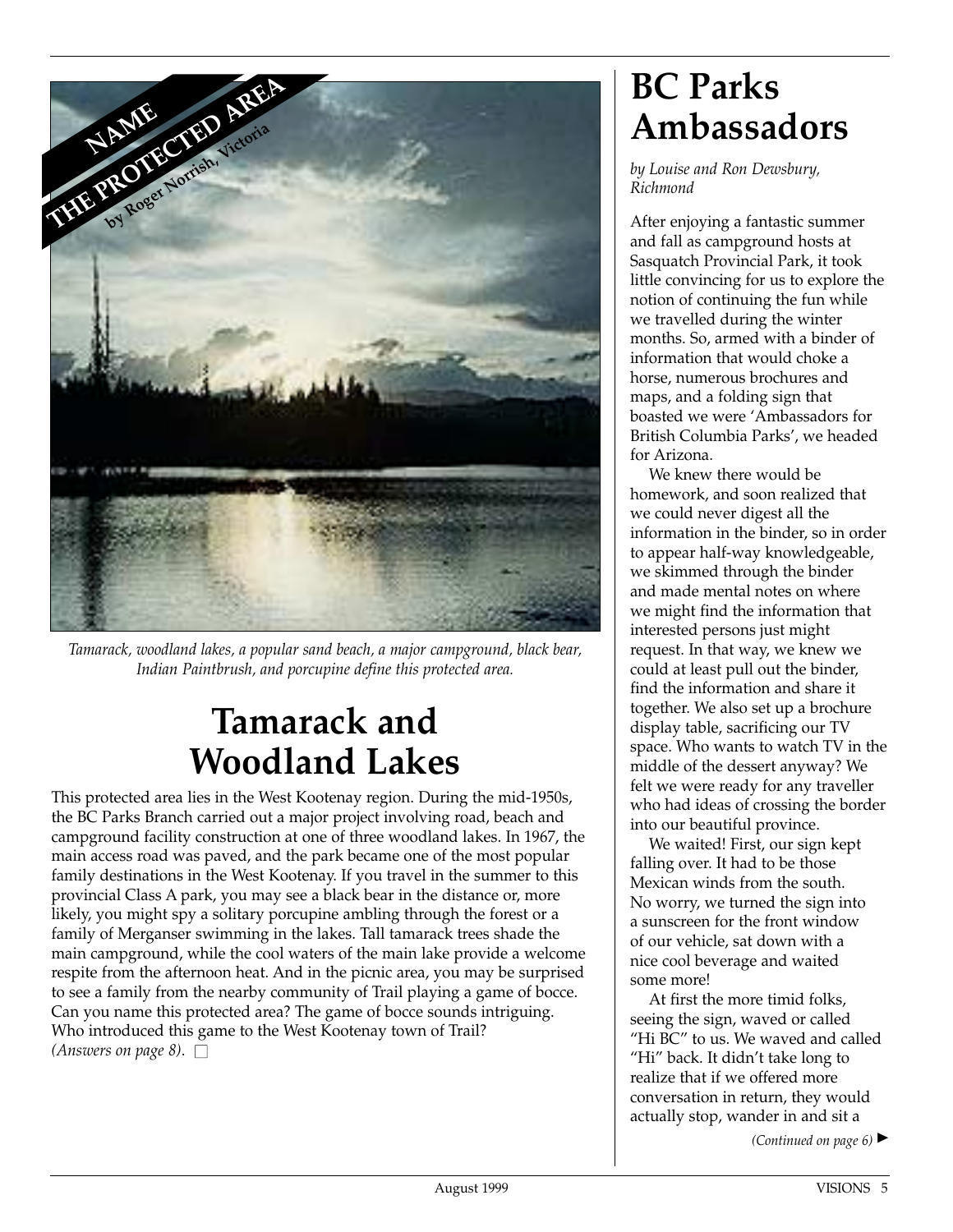*("…Ambassadors" continued from page 5)* spell. In our three months on the road, only a handfull of travellers asked questions about routes, roads, cities and parks in BC. There were a few requests for information about Banff and Alberta, even Ontario and the Maritimes. Having travelled extensively through all of these areas, we were pleased to share tales of our journeys, and sent them on their way.

By far, the majority dropped in to share the wonderful experiences they had while travelling through BC. They sketched routes on our maps, discussed the state of the roads, (especially the road to Alaska), named their favourite fishing holes, reminisced about people they had met, gushed over the cleanliness of the province, and in a couple of instances, scoffed that they had to leave their guns at home. But one thing was certain, they all dreamed of returning once again to visit our province.

What a school of learning for us, "the supposed ambassadors"! We soon acknowledged that the true ambassador for BC is anyone who has had the opportunity to travel within our province. We met campfuls!

What did we gain, besides a good time and some wonderful conversations that is? Friends, friends and more friends! Telephone numbers and both postal and e-mail addresses were exchanged. Plans were cemented for future rendevous in Alpine Texas, in Carmel California, in Benson Arizona, and closer to home, in Bend Oregon. Since arriving home in April, we have already received two special invitations, one signed 'love' and the other signed 'hugs'.

Would we do it again? You betcha!  $\square$ 

## **Skeena District Conservation Bulletin**

*by Karla Stroet, Skeena District*

For the last few years the Skeena District has been producing a one page Conservation Bulletin that is distributed in its parks in the spring. The Bulletin highlights the various conservation and resource projects that are being conducted, or have been completed, in the Skeena

District during the year. Every year the Bulletins are sent to all the Area Supervisors who give them to the Park Facility Operators to distribute in each of the parks. They have found that one of the best places to post them is on the inside of the pit toilet doors, but they also put them on information shelters and various other structures.

The Skeena District has found the Conservation Bulletin to be a useful tool for informing the public about the issues BC Parks is addressing in the District's protected areas. It is also an important and inexpensive publication for building awareness and support, and for educating



visitors about the natural environment they are enjoying.

The main topics included in this year's Conservation Bulletin are the bear-human conflict risk assessment in Tatshenshini-Alsek Park, the study and protection of fossil beds in Driftwood Canyon Provincial Park, some key points to remember when in bear country, as well as brief descriptions of some of the completed and ongoing conservation projects in Skeena Parks. The example shown above will give you an idea of the format for the one we developed for 1999.  $\Box$ 



*Picnic site at Lakelse Lake in the Skeena District.*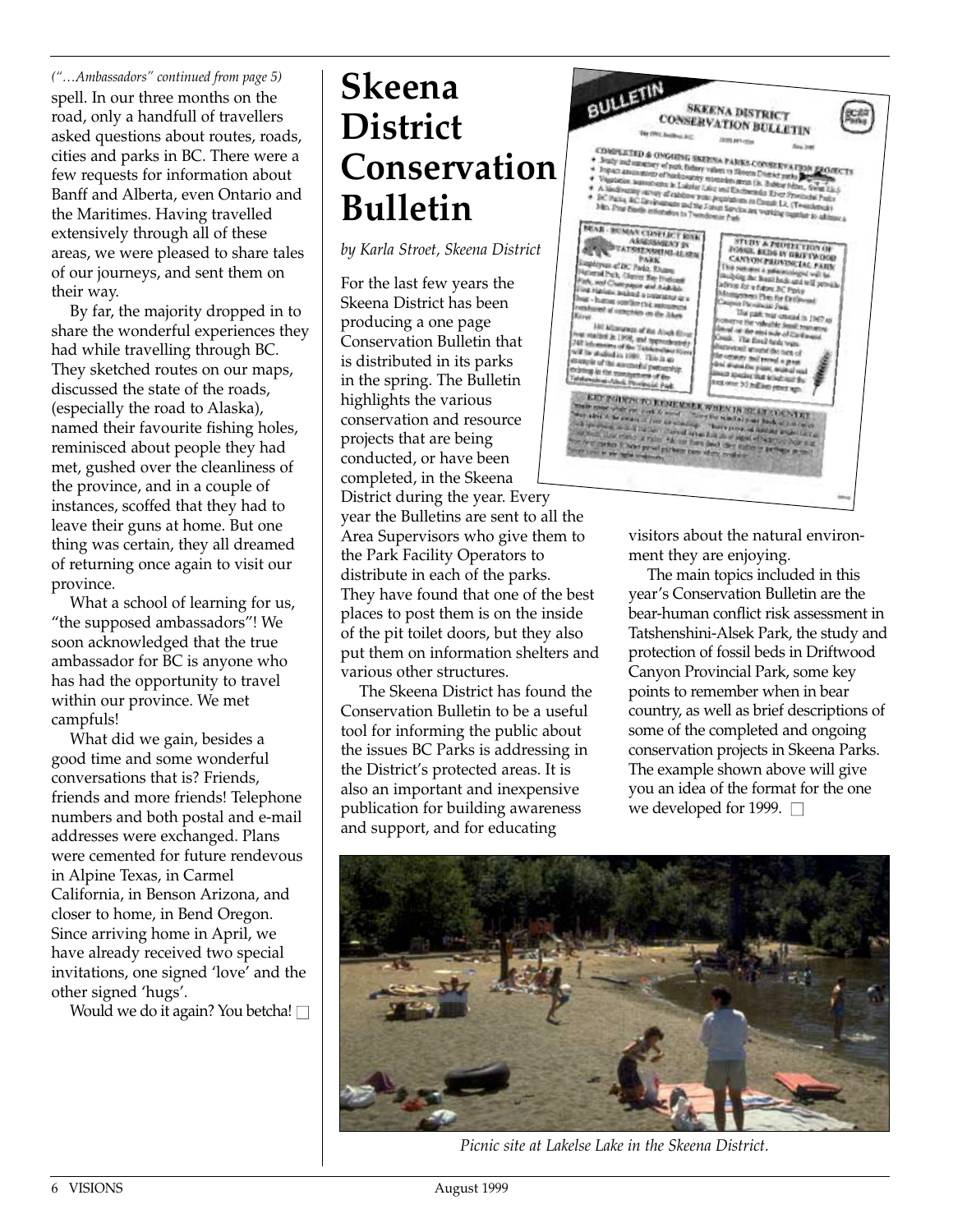## **BC Parks Impact Assessment Process**

After several years as a working draft process, the BC Parks Impact Assessment Process was implemented as of April, 1999. It ensures that the stewardship of British Columbia's system of protected areas is included in all activities and practices that are conducted within these areas. Its purpose is to:

- provide for the assessment of all potential impacts of proposed actions in provincial protected areas; ensure provincially consistent standards are followed;
- provide an open and accountable assessment process; provide a forum for standardized and documented decision-making; and,
- provide for participation in the review process by the proponent, other agencies, First Nations, and the public, where required.

There are three parts to the process. The policy document is Part 1 of the BC Parks Impact Assessment Process.

*It seems as if Interpretation has always been the 'poor cousin' in BC Parks. This memo dated April 30, 1965, sent from Headquarters to the Nelson District, lets locals know that they are going to get one metal sign as the sum of their efforts for the year. No hard feelings, though, as the note by Milt Goddard, to Kerry Joy, attests. And in BC Parks, hope springs eternal.*

*by Rick Kool, Victoria*

Atlention Mr. Kerry Joy. a gear we he Drogues



It states the purpose and objectives of the policy and provides an overview of the three levels of assessment. Part 2, the Users Guide, provides instructions for completion of the three levels of assessment. Part 3, the Management Plan Screen, provides an assessment framework to be completed during the development of management plans. The Management Plan Screen is currently a working draft and will be finalized within a year.

All these documents are available for viewing on the BC Parks website at www.elp.gov.bc.ca/bcparks/protect/ protect.htm.

Thanks to everyone that participated in providing input to the process, especially the Impact Assessment Working Group, and a special thanks to Marcy Sangret, Axys Environmental Consulting, who provided valuable expertise and a great training program.  $\square$ 

MEMORANDUM To Mr. M.E. Codince) **PARKS BRANCH** 801 625. **DEFECT OF** Nation, S.C., *Victoria*  $3 - 2 - 17$ April 30 . 10 65 Ra: 1955 Interpretation Noteen District Sature innergramation this season in your district<br>ist of a may metal cuboosy informations of their will consist of a may metal concoor interpretation of your district<br>When Lebe, This sign with be shipped to your stip at<br>shadelletics and metalson by your staff,<br>and Lebe and metalsons by your staff, <sup>2</sup>de en idéa I.C. NeWLILLOWS, Streeter. KAT 7125